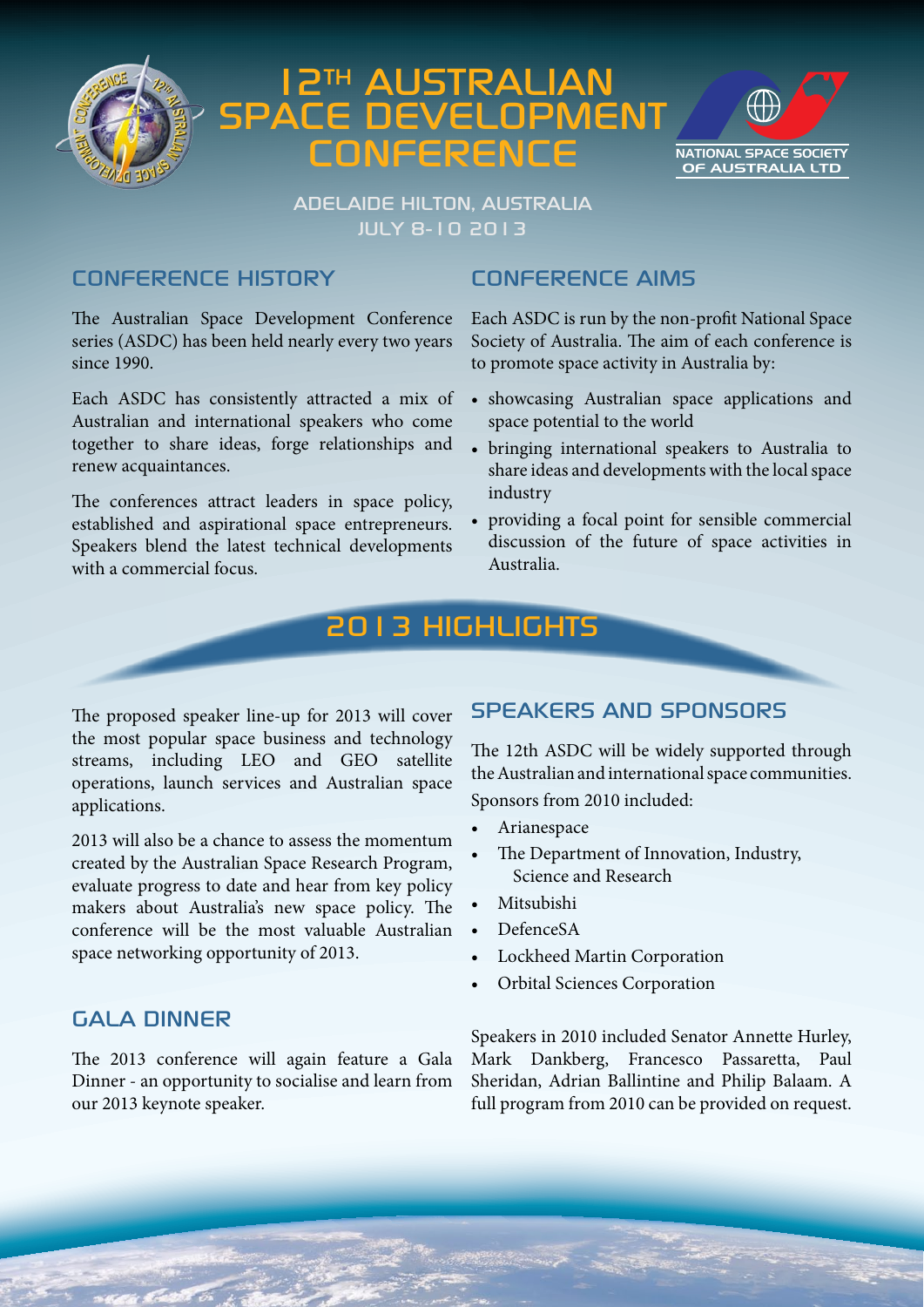

# 12th Australian Space Development **CONFERENCE**



Adelaide Hilton, Australia July 8-10 2013

# Sponsor Packages

## MAJOR SPONSOR A\$22,000

GALA DINNER SPONSOR A\$8,800

Naming opportunity for the conference Logo on all conference promotional material Logo and link on conference website Logo in conference handbooks Co-signage at the conference Verbal acknowledgement at conference opening and closing Literature in conference satchels Four free delegate registrations One free- exhibition space (where provided)

## Introduce the Gala Dinner Seated with guests at head table Logo on website and conference marketing Co-signage at function Literature in conference satchels

## SATCHEL. SPONSOR A\$6,600

Exclusive logo on conference satchel Verbal acknowledgement at conference Literature in satchels

## SUPPORTING SPONSOR A\$11,000

Logo on conference advertisements Logo in conference handbooks Logo and link on conference website Verbal acknowledgement at conference opening and closing Literature in conference satchels One free delegate registration

## FUNCTION SPONSORS A\$4,950

Introduce their lunch or cocktail function Logo on website and conference marketing Co-signage at function Literature in conference satchels

SPONSORSHIP PACKAGES CAN ALSO BE INDIVIDUALLY TAILORED . CONTACT US FOR FURTHER DETAILS.